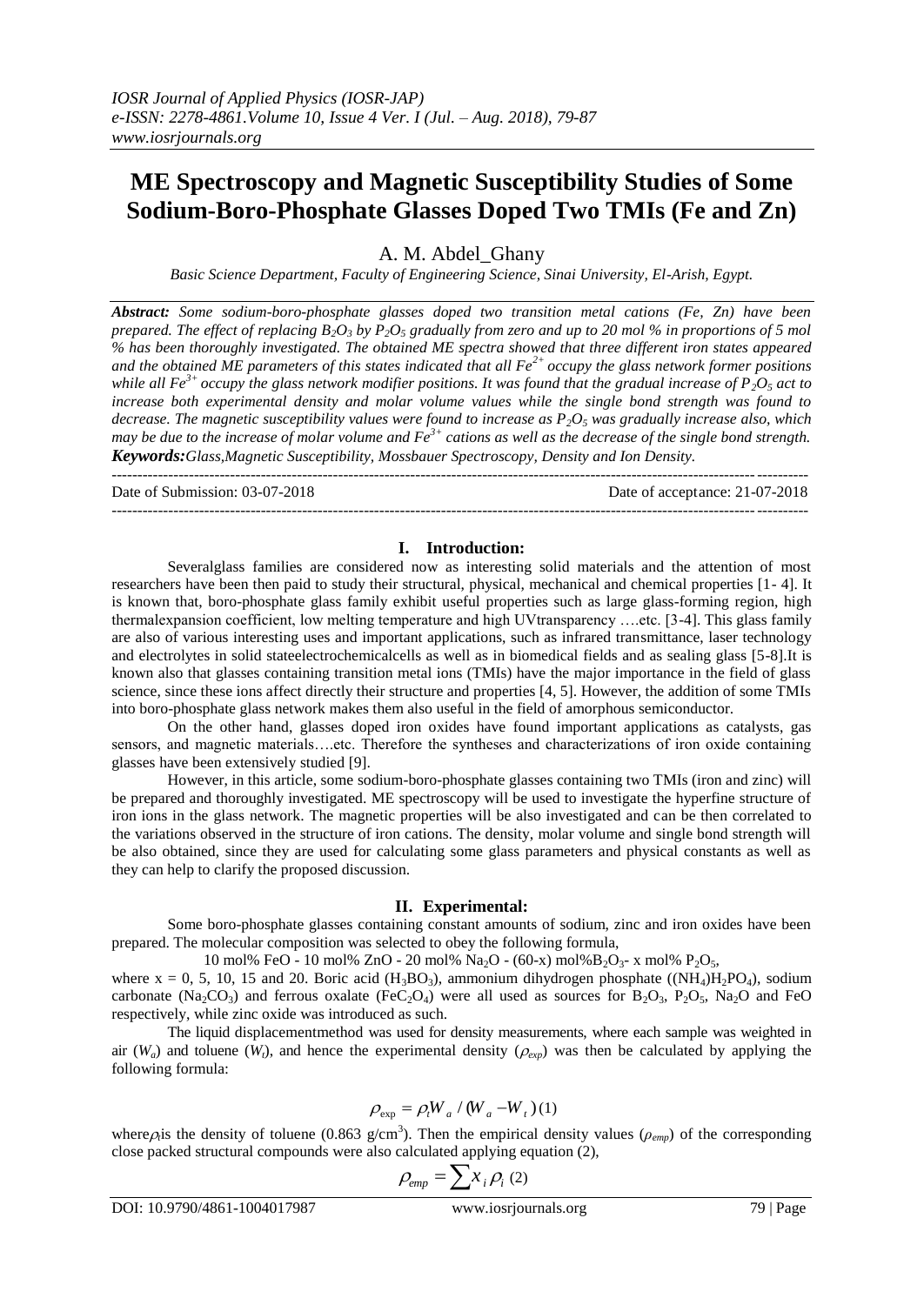where $\rho_i$  are the densities of the oxides forming a glass, and  $x_i$  is the mole fraction of each oxide.

Both the experimental molar volume values  $(V_{m,exp})$  and the empirical ones  $(V_{m,emp})$  were calculated using equation  $(3 \& 4)$  respectively,

$$
V_{m.\exp} = M_w / \rho_{\exp}(3)
$$
  

$$
V_{m.\exp} = M_w / \rho_{\exp}(4)
$$

where $M_w$  is the main molecular weight (g/mol) of a glass sample.

The average single bond strength (*BM-O*)in a glass network was also calculated by applying Dimitrov and Komatsu formula [10-12], is equal to modecular weight (g/mol) of a glass sample.<br>
average single bond strength ( $B_{M-O}$ ) in a glass network was also calculated by apply<br>
formula [10-12],<br>  $B_{M-O} = xB_{A-O} + yB_{B-O} + zB_{C-O} + qB_{D-O} + (1-x-y-z-q)B_{E-O}$  (5)

$$
B_{M-O} = xB_{A-O} + yB_{B-O} + zB_{C-O} + qB_{D-O} + (1-x-y-z-q)B_{E-O} \tag{5}
$$

where x, y, z, q and (1-x-y-z-q) are the molar parts of each oxide in a glass sample.

A conventional constant acceleration Mossbauer spectrometer was used to investigate the role of iron ions in these glasses using 20 m Ci <sup>57</sup>Co radioactive source in Rd matrix. The obtained ME spectra were analyzed using a computer program based on both Lorentzian and Gaussian line shapes. Such program has the facility to calculate the ME parameters like, isomer shift (IS), quadrupole splitting (QS) and line width (LW), for each iron structural state as well as the relative areas under each Mossbauer absorption peeks (A%). The analyses was carried out relative to a standard metallic iron calibration spectrum.

Gouymethod was early established to be a suitable tool for magnetic susceptibility measurements. In such experiment the powder of each sample was inserted in a thin silica tube of fixed length and constant cross sectional area. Such tube was suspended from one arm of an electric balance (with accuracy  $10^{-4}$  gm) to be in between the poles of an electro-magnet. The system of measurement was adjusted such that the bottom of the tube must be in between the two poles and on the inter poles axis, where the maximum magnetic field intensity. The tube containing the powder sample was weighed when the magnet is on and when it was turned off, where the difference represents the effect of the magnetic pull.

## **III. Results and Discussion:**

#### **1.1 Density and Molar Volume:**

Density of solid materials is a simple property but it is of high interest. It can be used for example, as a factor for quality control during glass manufacturing. Also, density is an effective value that is used to calculate many physical constants and factors of such solid[2]. However, Archimedes technique was used here to measure the density of the studied glasses by applying equation (1),

On the other hand, when the structure of a solid material has been considered, molar volume was directly floated in mind, since it related directly to the internal spatial structure of such solid [2].

The dependence of the density, and molar volume values, on the  $P_2O_5$  content of the studied glass system can be shown in Figure (1). From this figure, it appeared that,  $\rho_{exp}$  values increased when P<sub>2</sub>O<sub>5</sub> was gradually increased, which in turn refers that the structure becomes more open when  $B_2O_3$  was gradually replaced by P<sub>2</sub>O<sub>5</sub>. On the other hand,  $V_m$  increased when P<sub>2</sub>O<sub>5</sub> was increased, such case may interpret to be due to:

- $\triangleright$  An increase in the average bond length (inter-atomic spacing) between atoms, since the ionic radius of boron ion is much lower than that of phosphorous ion.
- The decrease of the average bond energy between ions.
- $\triangleright$  The increase of the number of non-bridging oxygen atoms and hence the increase in the number of terminal oxygen atoms.
- $\triangleright$  The presence of BO<sub>4</sub> groups and B-O-P bridges that induce relatively high disordered ratio in the glass network structure.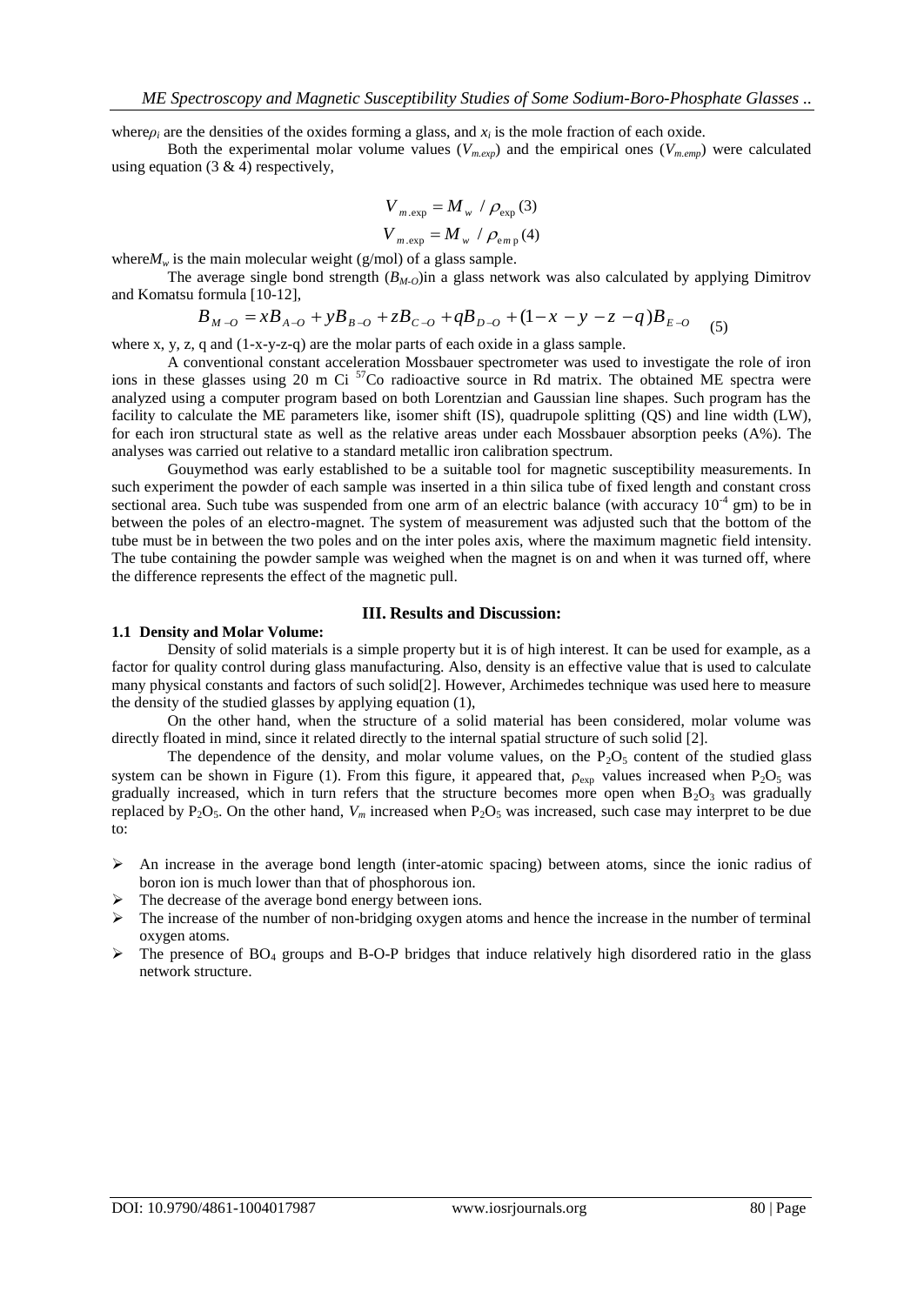

Fig. (1). Density and molar volume as a function of the  $P_2O_5$  content.

In order to confirm the increase in the experimental values of both  $\rho$  and  $V_m$ , the empirical ones were than calculated, and all the obtained values are listed in Table(1) together with these obtained experimentally for composition.

|                                    | Table (1). Density ( $\mu$ ), molar volume ( $v_m$ ) and average bond length (IV) for an samples |       |       |       |       |
|------------------------------------|--------------------------------------------------------------------------------------------------|-------|-------|-------|-------|
| $P_2O_5$ mol%                      |                                                                                                  |       |       |       | 20    |
| $\rho_{exp}(g/cm^3)$               | 2.66                                                                                             | 2.67  | 2.69  | 2.7   | 2.73  |
| $\rho_{\rm emp}(g/cm^3)$           | 3.12                                                                                             | 3.11  | 3.10  | 3.10  | 3.09  |
| $V_{m,exp}$ (cm <sup>3</sup> /mol) | 26.13                                                                                            | 27.38 | 28.58 | 29.76 | 30.75 |
| $V_{m,emp}$ (cm <sup>3</sup> /mol) | 22.28                                                                                            | 23.50 | 24.73 | 25.96 | 27.20 |
| R(A)                               | 2.21                                                                                             | 2.23  | 2.24  | 2.26  | 2.26  |

Table (1). Density (a), molar volume (*V*) and average bond length (*R*) for all samples

It is notice from Table (1) that:

- 1. The experimental density show gradual increase which may be due to the gradual replacement of  $B_2O_3$  by  $P_2O_5$  in the glass network, since  $P_2O_5$  is of large molecular weight than  $B_2O_3$  which increases the mean molecular weight of a glass sample.
- 2. Also, both experiment and empirical molar volume values show gradual increase.

According to the above mentioned factors, it can be stated that, the increase of both  $\rho$  and  $V_m$  are logically acceptable.

3. The higher empirical density values in comparison to the experimental ones and the lower empirical molar volume values in comparison to the experimental ones, can be taken as evidences to confirm the amorphous nature and randomness character of the studied glass samples.

# **1.2 Single bond strength**  $(B_M o)$ **:**

The average single bond strength represents the energy of the chemical bonds in glasses. Based on Sun's fundamental condition of glass formation [13], Dimitrov and Komatsu proposed an approach for calculating the average single bond strength  $(B_{M-<sub>O</sub>})$  for oxide glasses [10]. The values of the single bond strength for each simple oxide of the oxides composing a glass under study can be used here [11], taking into consideration the molar part of each oxide in the composition.

However Dimitrov and Komatsu equation [number (5)] will be applied here for calculating the average single bond strength of the studied glasses the following values for the corresponding individual oxides were used 133, 151, 54, 498 and 464 kJ/mol for FeO, ZnO,  $Na_2O$ ,  $B_2O_3$  and  $P_2O_5$  respectively [11-12].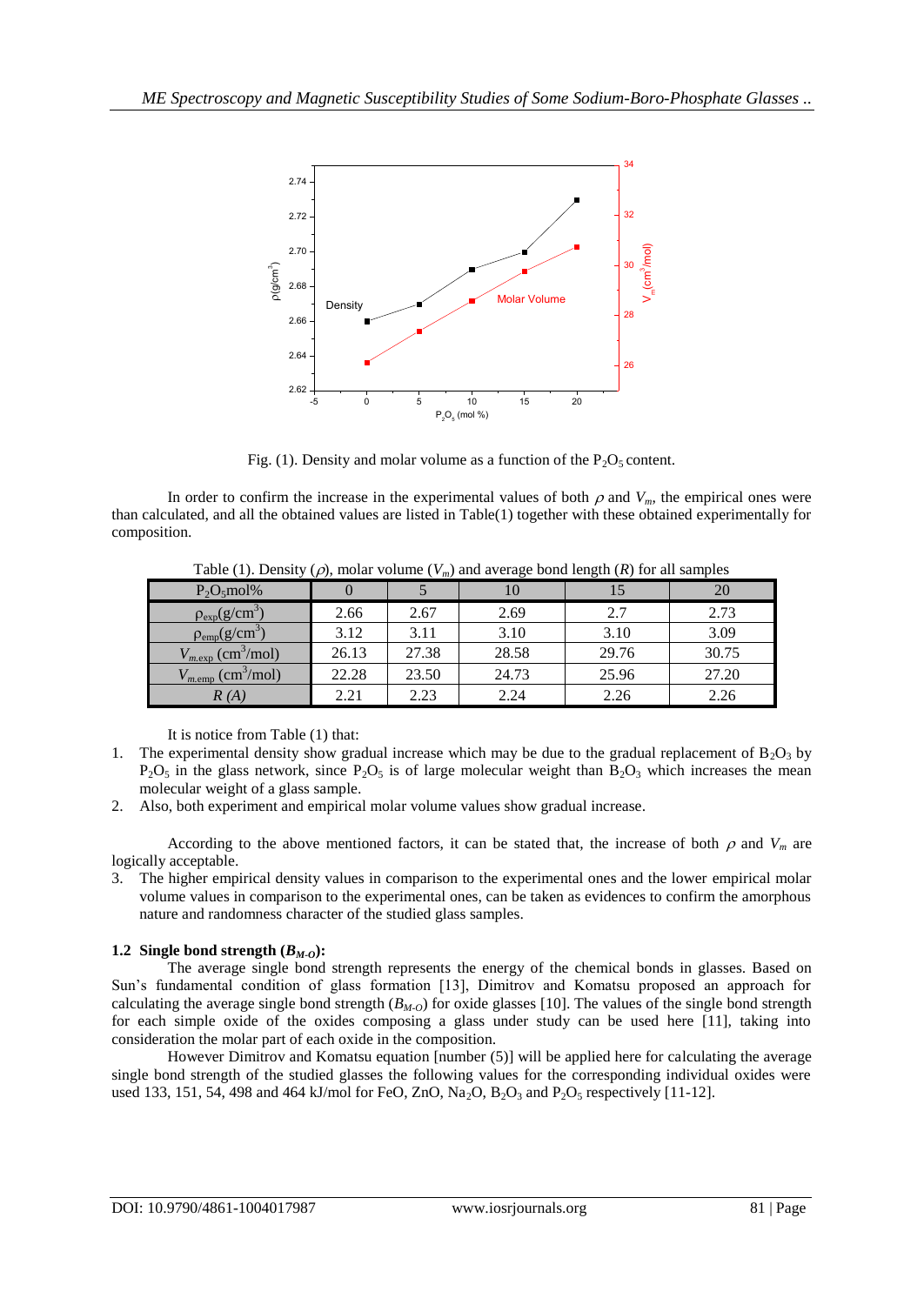Figure (2) shows the variation of the single bond strength as a function of  $P_2O_5$  where it appeared that, it decreased with increasing P<sub>2</sub>O<sub>5</sub> content. This may be due to the fact that, the bond strength of B<sub>2</sub>O<sub>3</sub> is larger than  $P_2O_5$ .



Fig. (2). The variation of single bond strength ( $B_{M_O}$ ) as a function of the P<sub>2</sub>O<sub>5</sub> content for the studied glasses.

# **1.3 Mossbauer Effect Spectroscopy:**

It is known early that, ME spectroscopy represents an interesting tool for studying the hyperfine structure of iron ions in various solid materials [14]. It can be used to get information in many areas of science such as physics, chemistry, where it can gives very accurate characterization for the chemical, structural and magnetic properties of a material. It reflects also the hyperfine interactions between the iron atom and its environment throughout a solid material. Therefore ME spectroscopy has been employed here, and Figures 3 and 4 show the obtained ME spectra for the samples containing 5 and 15 mol%  $P_2O_5$  respectively, as representative figures and all spectra show approximately similar behavior.



**Fig. (3).** ME spectrum of the sample containing 5 mol%  $P_2O_5$ .



Fig. (4). ME spectrum of the sample containing 15 mol%  $P_2O_5$ .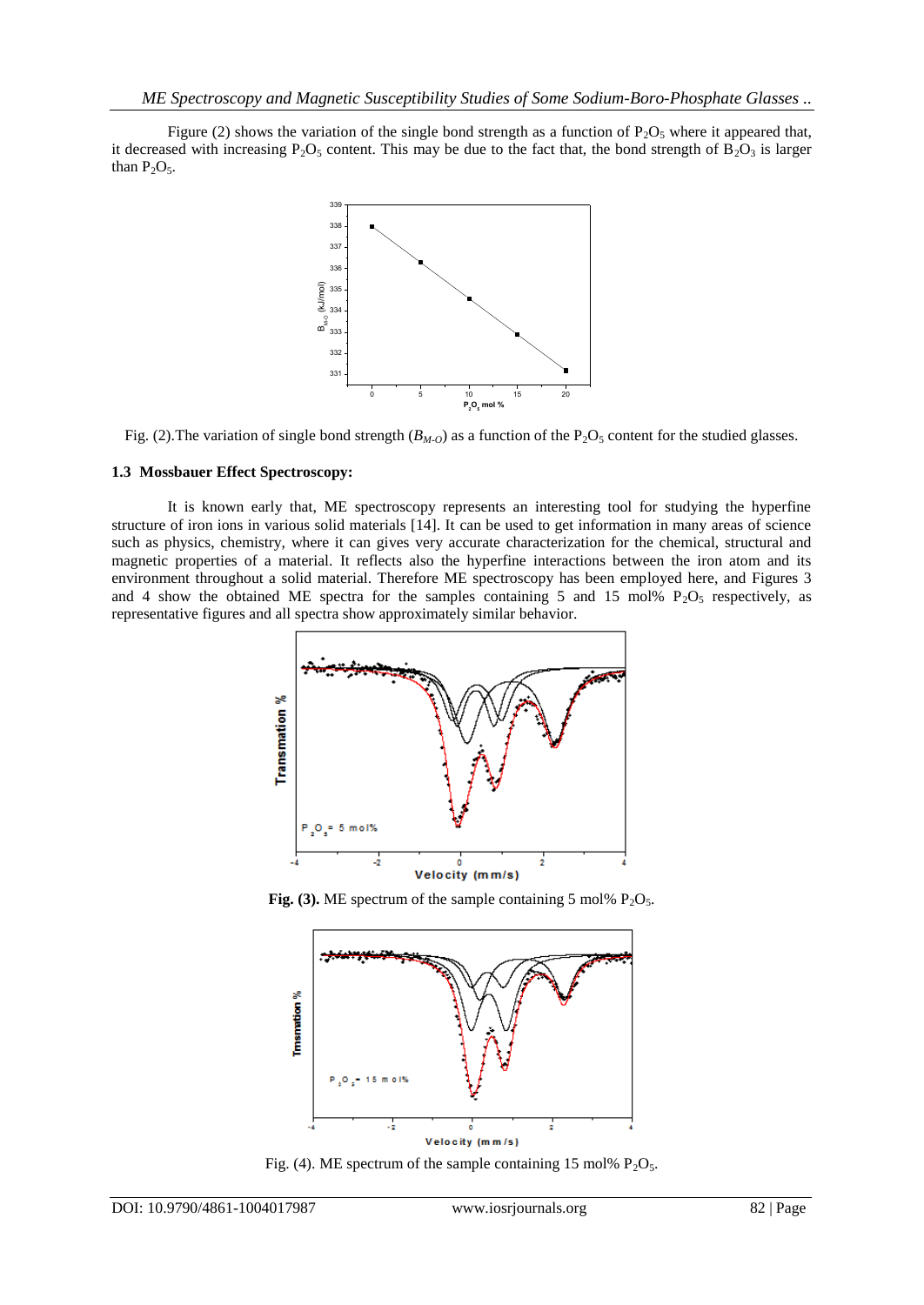All the obtained spectra exhibit three central asymmetric paramagnetic absorption peaks with different intensities, which referred to the absence of any magnetic phases throughout the network of all samples, that is all samples exhibit paramagnetic character.

The computer analysis and fitting of all the obtained ME spectra reviled that:

1. Three different central paramagnetic doublets are present and overlapped with each other in the same spectrum. These three doublets indicated that iron ions occupy three different structural states, and the obtained ME parameters are presented in Table (2).

| $P_2O_5$ | $IS \ (mm/s)$                  |      | $OS$ (mm/s)                    |                                | $LW$ (mm/s) |                            |                                | A%   |                            |                                |      |                                |
|----------|--------------------------------|------|--------------------------------|--------------------------------|-------------|----------------------------|--------------------------------|------|----------------------------|--------------------------------|------|--------------------------------|
| mol%     | $\mathbf{Fe}^{2+}\mathbf{O}_4$ |      | $\mathbf{Fe}^{3+}\mathbf{O}_6$ | $\mathbf{Fe}^{2+}\mathbf{O}_4$ |             | $\text{Fe}^{3+}\text{O}_6$ | $\mathbf{Fe}^{2+}\mathbf{O}_4$ |      | $\text{Fe}^{3+}\text{O}_6$ | $\mathbf{Fe}^{2+}\mathbf{O}_4$ |      | $\mathrm{Fe}^{3+}\mathrm{O}_6$ |
| $\bf{0}$ | .19                            | 0.32 | 0.40                           | 2.07                           | 0.90        | 1.3                        | 0.65                           | 0.47 | 0.53                       | 32.3                           | 25.1 | 42.0                           |
|          | .20                            | 0.37 | 0.42                           | 2.08                           | 0.90        | 1.27                       | 0.64                           | 0.49 | 0.53                       | 30.8                           | 24   | 45.2                           |
| 10       | 1.22                           | 0.36 | 0.42                           | 2.08                           | 0.84        | 1.26                       | 0.63                           | 0.50 | 0.52                       | 29.9                           | 20.4 | 49.7                           |
| 15       | .22                            | 0.35 | 0.40                           | 2.08                           | 0.80        | 1.26                       | 0.62                           | 0.52 | 0.52                       | 29.2                           | 20.1 | 50.7                           |
| 20       | 1.24                           | 0.34 | 0.37                           | 2.09                           | 0.76        | 1.18                       | 0.62                           | 0.55 | 0.50                       | 28.0                           | 20.0 | 52.0                           |

**Table (2).** ME parameters of the studied glass as a function of  $P_2O_5$  content.

- 2. Inspecting the values in Table (2), it appeared that, the first state of iron occupy a high distorted six coordinated Fe<sup>3+</sup> state, while the second state of iron occupy a low distorted six coordinated Fe<sup>3+</sup> state, but the third state of iron appeared in four coordinated  $Fe<sup>2+</sup>$  state.
- 3. However, it can be stated that, all the studied samples exhibits pure amorphous state (glassy solid phase) [18-19].
- 4. The analyses of all spectra and regarding the obtained ME parameters of all the analyzed sub-spectra, it can be stated that all ferric ions occupy the glass network modifier positions, while all ferrous ions occupy the glass network former positions.

The variation of IS and QS parameters as well as the relative area as a function of  $P_2O_5$  content are exhibited graphically in Figures 5, 6 and 7 respectively.



Fig. (5). The variation of the IS values as a function of  $P_2O_5$  content, for the three iron states.



Fig. (6). The variation of the QS values as a function of  $P_2O_5$  content, for the three iron state.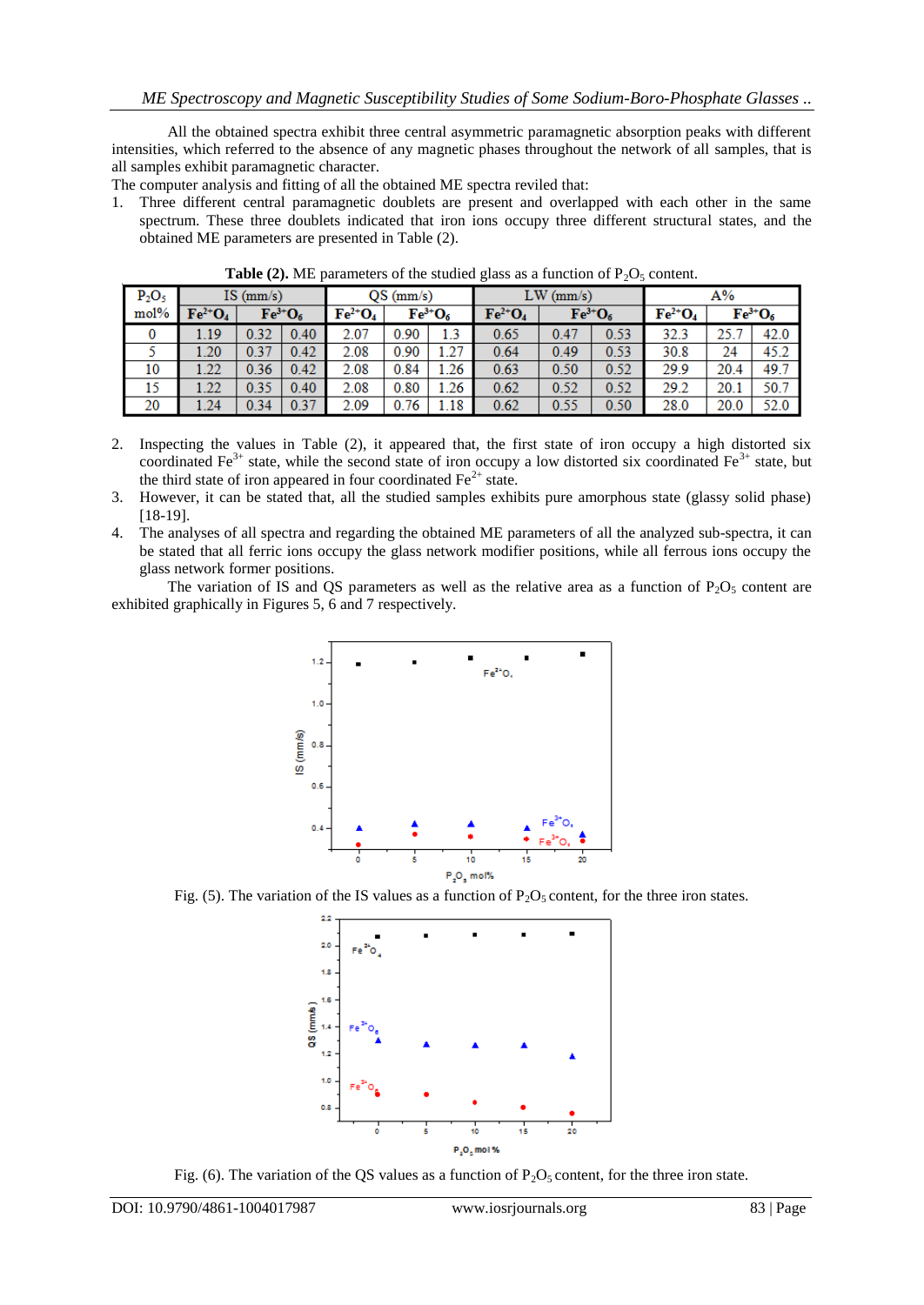It can be seen that, both the values of the IS and QS of the ferrous states exhibit approximate stability. On the other hand the IS values of both ferric states fluctuated around 0.35 and 0.40 (mm/s) for the low- and high- distorted states, respectively, while the QS values show very slight decrease.



Fig. (7). The variation of the relative area of  $[Fe^{3+}/\Sigma Fe]$  as a function of the P<sub>2</sub>O<sub>5</sub> content.

Also, it was observed for all spectra of all samples that the value of the line width is much higher than the value of the natural line width (0.25 mm/s), which reflects the high level of randomness character and amorphous nature of the studied glasses [20-22].

From Figure (7), it is seen that, the relative area of Fe<sup>3+</sup> increased gradually as P<sub>2</sub>O<sub>5</sub> was gradually increased, while that of  $Fe^{2+}$  decreased. It is supposed that such behavior may be due to the variation of the number of oxygen and iron ion densities. However both the number of oxygen ion density as well as the number of iron ion density will be then calculated by applying equation (6) [23],

$$
N = a \left[ \left( \frac{\rho_{\text{exp}} X_i}{M_w} \right) N_A \right] \qquad (6)
$$

where *a* is the number of formula units,  $\rho_{exp}$  is the experimental density of a glass sample,  $X_i$  is the weight fraction of an elements in each sample, *M<sup>w</sup>* is the molecular weight of such glass sample and *NA* is Avogadro number.

The ratio of the number of oxygen ion density to the number of iron ion density was also obtained and all the obtained values are listed in Table (3).

| $P_2O_5$ mol%                          |       |            | 10    |      | $\bigcap$<br>ZU |
|----------------------------------------|-------|------------|-------|------|-----------------|
| $N(O) 10^{21}$<br>$\text{cm}^{-3}$     | 50.71 | 50.58      | 50.58 | 50.6 | 50.91           |
| $10^{21}$<br>N(Fe)<br>$\text{cm}^{-3}$ | 2.31  | າ າ<br>2.Z | 2.11  | 2.02 | 1.96            |
| N(O)/N(Fe)                             | 22.0  | 23.0       | 24.0  | 25.0 | 26.0            |

Table (3). The number of oxygen and iron ion densities (*N*) for all samples.

### **1.4 Magnetic Susceptibility:**

The magnetic susceptibility measurements of the studied glasses were carried out using one tesla electromagnet at room temperature. Figure (8) shows the change in the mass (∆m) as a function of the square value of the applied magnetic field intensity (H<sup>2</sup>), where  $\Delta m$  was found to increase gradually and linearly as H<sup>2</sup> was increased. The slopes were then calculated and equation (7) was also applied to compute the volume magnetic susceptibility of all glasses. The mass- and molar- magnetic susceptibilities were also calculated using equations (8, 9) respectively [24].

$$
k = (2g / A) slope
$$
  

$$
M = k / \rho_{exp.} (8)
$$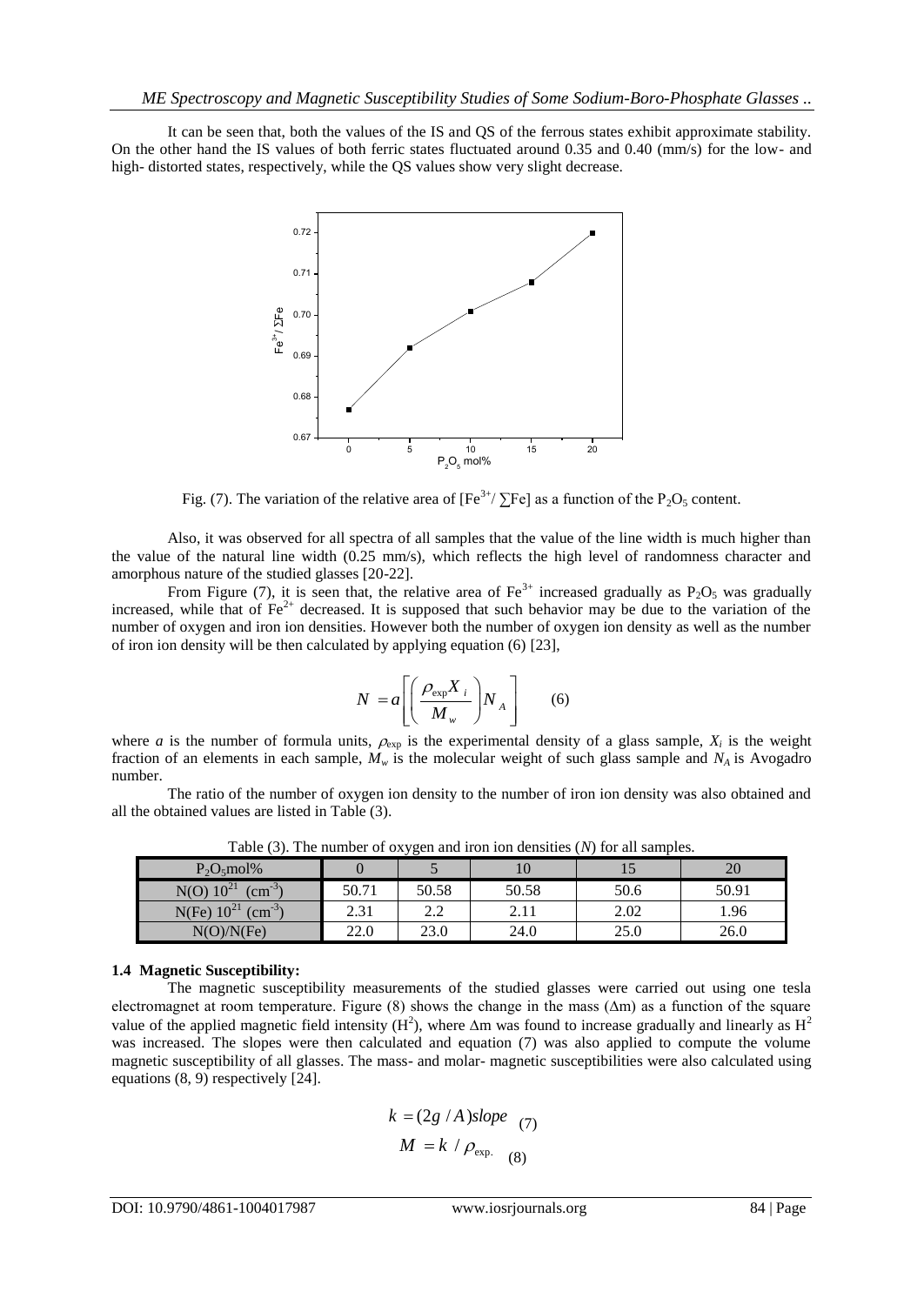$$
\phi = k / V_{m \exp} \quad (9)
$$

where*g* and *A* are the acceleration gravity and the cross sectional area of the used tubes.

| $P_2O_5$ mol% | - 0<br>$k10^{-5}$ | $M10^{-5}$ (cm <sup>3</sup> /g) | $\phi 10^{-5}$ (cm <sup>3</sup> /mol) |
|---------------|-------------------|---------------------------------|---------------------------------------|
|               | 0.104             | 0.039                           | 2.722                                 |
|               | 0.117             | 0.044                           | 3.215                                 |
| 10            | 0.130             | 0.048                           | 3.707                                 |
|               | 0.139             | 0.051                           | 4.124                                 |
| 20            | 0.154             | 0.056                           | 4.731                                 |

Table (4). The obtained magnetic susceptibility parameters for all the studied glasses.

All the obtained values for all the studied glass samples are presented in Table (4).

It appeared that the oxygen molar volume increased with respect to iron and such increase act to oxygen iron from  $\text{Fe}^{2+}$  to  $\text{Fe}^{3+}$ .

Figure (9) indicate that, the molar magnetic susceptibility increased as  $B_2O_3$  was gradually replaced by  $P_2O_5$  which may be due to the transformation of Fe<sup>2+</sup> to Fe<sup>3+</sup> as drown from ME analyses. Also, the introduced phosphorus act to form some layer and chain phosphate structure.



Fig. (8). Thevariation of the mass difference ( $\Delta m$ ) versus the magnetic field intensity (H<sup>2</sup>) for all glasses.



Fig. (9). The variation of the molar magnetic susceptibility ( $\phi$ ) as a function of the P<sub>2</sub>O<sub>5</sub> content.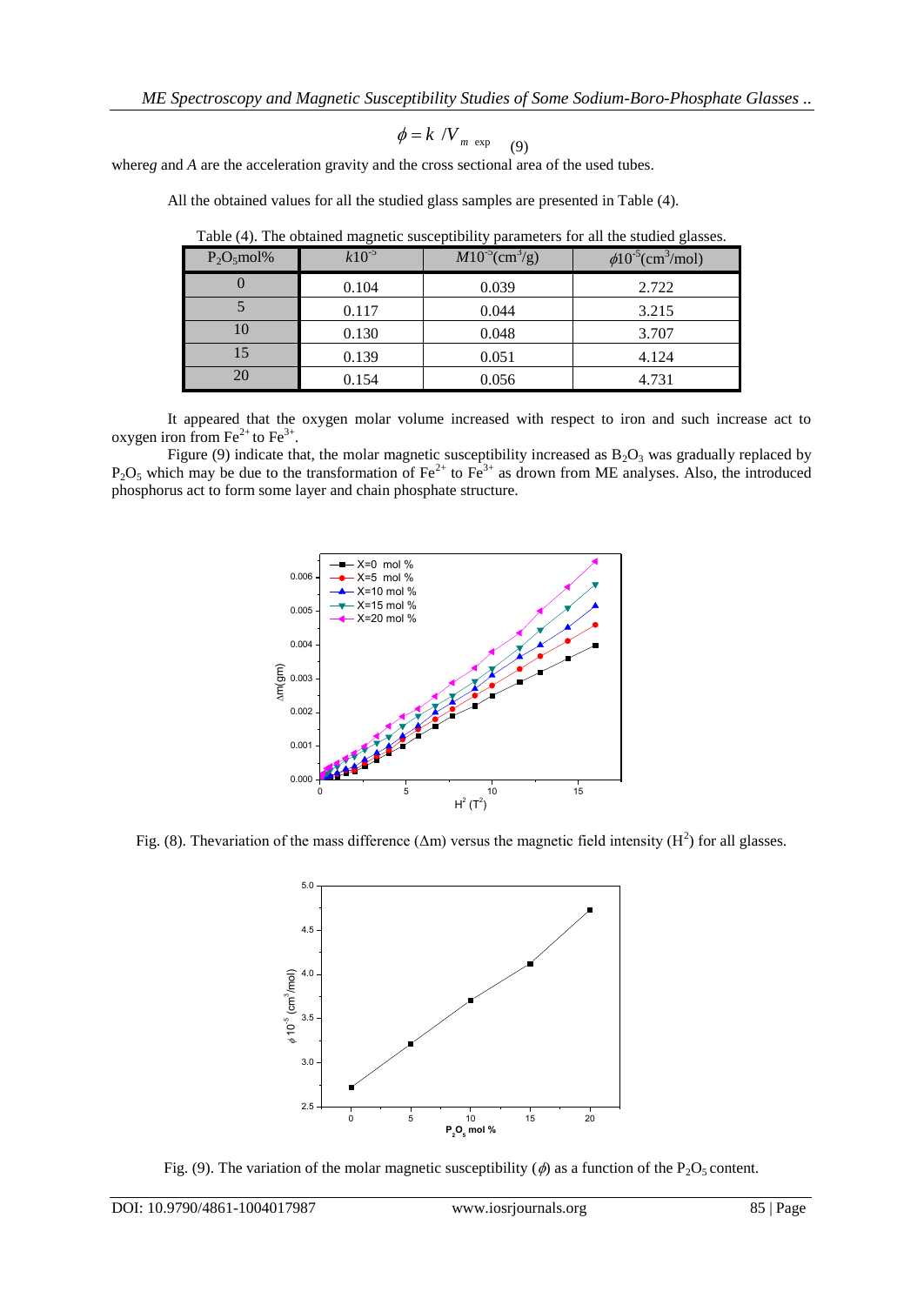Inspecting the values in Table (4) and the variation of the molar magnetic susceptibility with  $P_2O_5$ content (as exhibited in Figure (9)), it is notice that, all the magnetic susceptibility values increased gradually with the gradual replacement of  $B_2O_3$  by  $P_2O_5$ . But since this is not the effective reason for such increase, therefore the following effects can be proposed:

- i. The gradual increase of the molar volume values which means that the network structure becomes open which in turn act to permit the orientation of the present iron cations, which was found in agreement with the data presented in ref. [24].
- ii. The gradual decrease of the single bond strength of the studied glasses, that act also to open the glass structure and act to permit the orientation of iron in the glass network.
- iii. The gradual increase of the relative ratio of ferric to total iron (Fe<sup>3+</sup>/  $\Sigma$ Fe) since Fe<sup>3+</sup> is of higher magnetic moment.

It can be stated that all the above mention effects act to increase the magnetic susceptibility values, and all these effects are presented graphically in Figure (10).



Fig. (10). N(O)/N(Fe), relative area of  $[Fe^{3+}/\Sigma Fe]$ , molar volume ( $V_m$ ) and single bond strength ( $B_{M-O}$ ) as a function of molar magnetic susceptibility  $(\phi)$  for the studied glasses.

### **IV. Conclusion**

Some sodium-boro-phosphate glass containing two TMIs (Fe and Zn) have been prepared and investigated by measuring density, ME spectra and magnetic susceptibility as well as by calculating the empirical density, molar volume and the average bond strength of all glasses. According to the obtained results and the proposal discussion, it can be concluded that:

- 1. The broadening of the LW values of all ME spectra indicated the amorphous nature and the randomness character of the studied glasses.
- 2. The comparison between the experimental and empirical values of both density and molar volume values confirm also the homogenies glassy state of the studied samples.
- 3. It was confirmed by ME parameters that all  $\text{Fe}^{2+}$  act as glass network former while all  $\text{Fe}^{3+}$  act as glass network modifier.
- 4. As P<sub>2</sub>O<sub>5</sub> increased gradually replacing B<sub>2</sub>O<sub>3</sub>, Fe<sup>2+</sup> change gradually to Fe<sup>3+</sup>.
- 5. Both the experimental density and molar volume values increased with the gradual increase of  $P_2O_5$ .
- 6. The calculated average single bond strength decreased gradually with the increase of  $P_2O_5$ .
- **7.** It is concluded also that some parameters act to increase the magnetic susceptibility values such as the increase of the molar volume, the gradual increase of  $Fe<sup>3+</sup>$  cations, the gradual increase of the number of oxygen to the number of iron ratio and the decrease of the average single bond strength of these glasses.